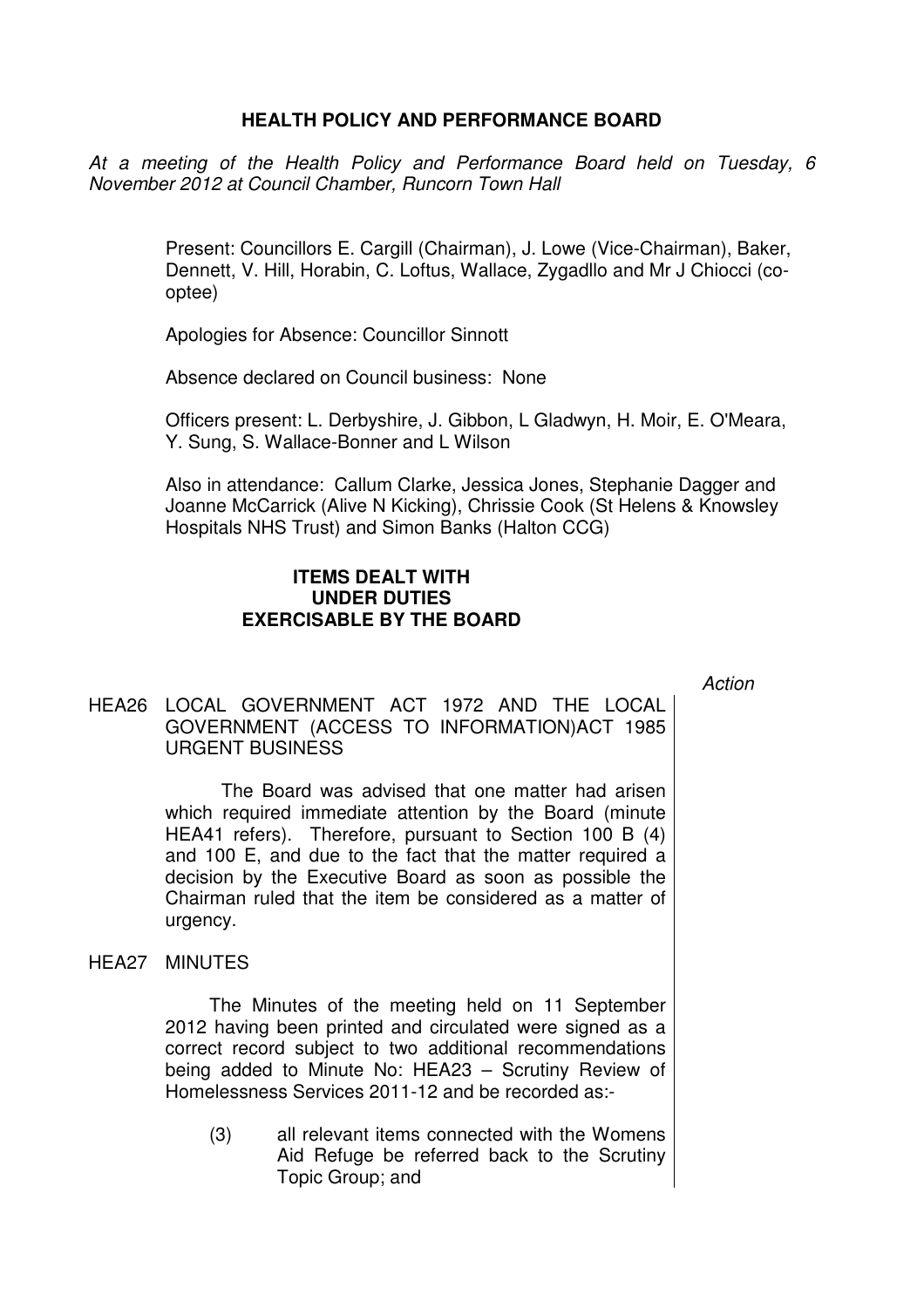(4) all work connected to the Womens Aid Refuge, especially dispersed housing, will cease until the Members of the Scrutiny Topic Group can reconvene a meeting.

HEA28 PUBLIC QUESTION TIME

 The Board was advised that no public questions had been received.

### HEA29 SHADOW HEALTH AND WELLBEING MINUTES

 The Minutes of the Shadow Health and Wellbeing Board of its meetings held on 18 July and 12 September 2012 were submitted to the Board for consideration.

RESOLVED: That the minutes be noted.

## HEA30 HALTON'S ALIVE 'N' KICKING - PRESENTATION

 The Board received a report and presentation from Stephanie Dagger, and Joanne McCarrick, Alive 'N' Kicking Halton & St Helens on a teenage healthy weight management programme for all young people aged 14 – 19 years of age. Two young people, Callum Clarke and Jessica Jones also attended the Board to talk about their experiences of the service.

The Board was advised that the programme had been in operation since March 2012 and was designed and delivered by the Weight Management Centre, whose aim was to improve the health of the whole Borough.

The Board was further advised that it provided families with the information, skills and services needed to make healthier food choices and increase physical activity levels. The experienced team offered support and advice to maintain a healthy weight as well as encouragement to try out new activities.

It was reported that the service was based at the Stobart Stadium and was delivered across venues within Halton.

The presentation:-

• Explained the Alive 'N' Kicking Programme and outlined the weekly topics;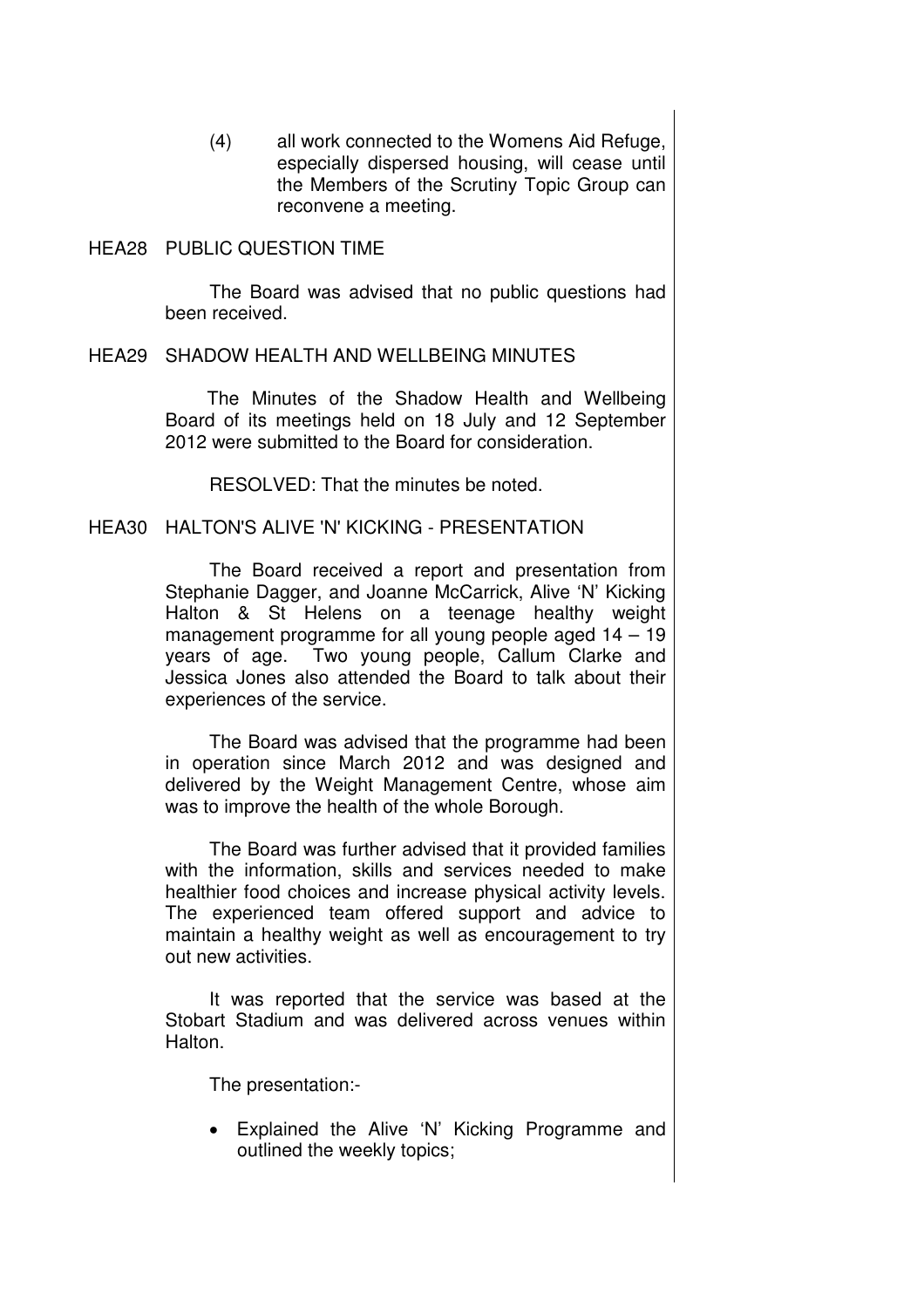- Explained the venues and programmes;
- Highlighted the increase in the number of referrals that had been received in year two (746) in comparison to year one (378);
- Detailed the referral routes to access the programmes and highlighted that over the two years St Helens had received 557 referrals and Halton had received 567;
- Outlined that over the two years, 362 overweight and obese young people had started a programme, with 293 completing, which represented 81% of young people completing a course;
- Detailed the anthropometric results and follow up actions; and
- Outlined the behaviour change results and detailed the feedback and satisfaction; i.e. out of 72% of 857 young people, 98% scored the service as 5\*.

Callum Clarke reported that he was 14 years of age and a carer and sometimes he would eat unhealthy meals. However, since learning all about food on the programme, he had been shocked to find out how unhealthy some foods were. The programme had helped him to eat healthier and he had lost a stone in weight. Since starting the programme he had also started to cycle to school, play football, walk the dog and exercise at home. Initially he had been worried that he would not fit in and had very little confidence because of his size. Callum reported that the programme had also enabled him to be more confident and he was a much happier person. He attended the drop in sessions and acted as a mentor to other young people. In conclusion, he reported that he had made lots of new friends and worked hard with his personal trainer.

Jessica Jones reported that she was 14 years of age and had started the programme six months ago. She added that she had been referred via her GP because of health problems. Initially, she wasn't very enthusiastic about the programme as she thought that she would get bullied and her self esteem had been very low. However, the programme had taught her all about food and nutrition and she had managed to lose a lot of weight and her self esteem had improved. Jessica reported that she had made lots of new friends and that she also mentored young people who were new to the programme. In conclusion, she reported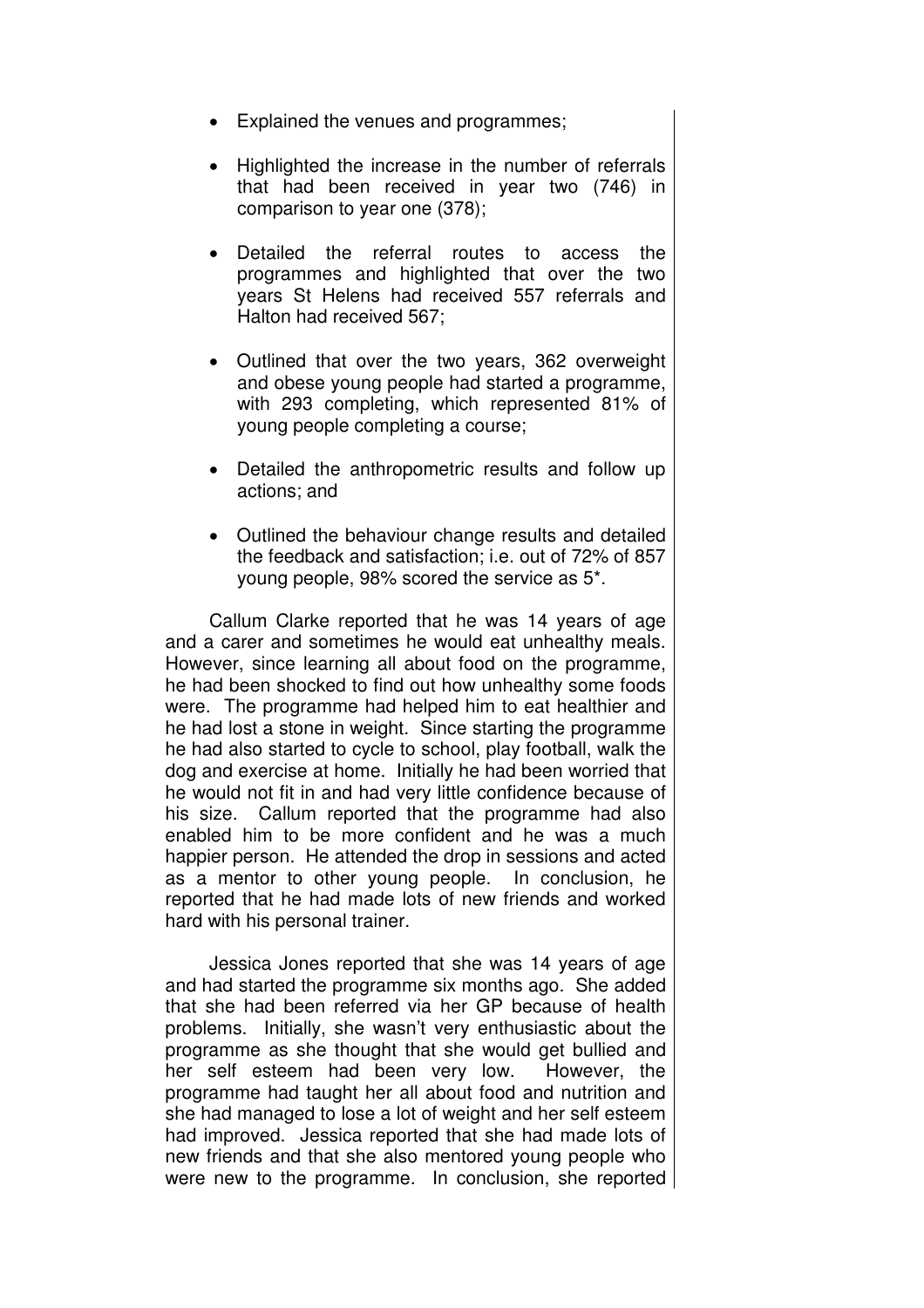that she goes every week to maintain the exercise and would continue to do so as it was helping her to maintain her weight and she felt better as a result of the weight loss. She reported that she would stay at Alive N Kicking until she wasn't allowed to go anymore as she loved it.

The Board congratulated the young people on their excellent presentations and thanked them for taking the time to come to speak to the Members about their experiences of the programme. The Members commented that the two young people were amazing and highlighted that their experiences represented a powerful message to other young people.

The following comments arose from the presentation:-

- It was noted that information on the service was via flyers, leaflets in public places, schools colleges and word of mouth. Visits were also undertaken to GP surgeries and youth clubs and the service worked closely with the youth service;
- It was suggested that as the funding for the service would cease in March 2013, discussions could take place with representatives from the Clinical Commissioning Group and The Director of Public Health who were present at the meeting;
- Clarity was sought on what information had been passed to parents. In response, it was reported that when the young people had their consultation, parents were given information packs and they were able to ask questions and sometimes a friend or a parent would attend the programme for support;
- Clarity was sought on whether the programme could be extended to younger people. In response, it was reported that Fit for Life covered young people up to the age of thirteen. However, the two programmes crossed over in Year 9. In addition, it was reported that if necessary some young people would be referred to other agencies i.e. CAMMS;
- It was noted that the service did not cover any specific work with teenage mums. However, it was reported that it was an area that could be looked into. In addition, it was also reported that some young mums attended the college and could access the programme via that route; and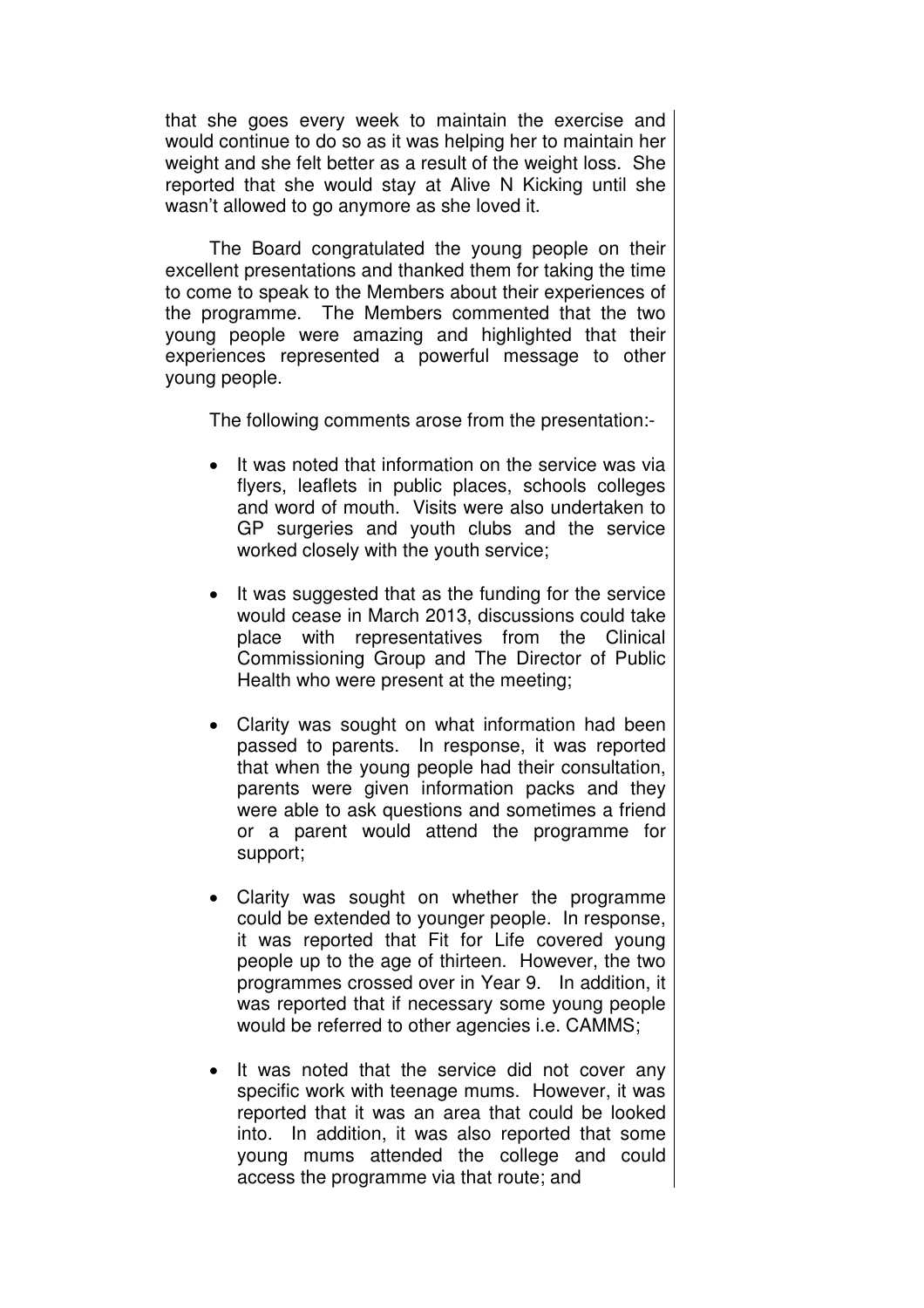• It was suggested that the Programme Manager email information on the service to the Director of Children and Enterprise, who would circulate it to all the schools in Halton.

### RESOLVED That:

- (1) The presentation be received and the report and comments raised noted; and
- (2) Stephanie Dagger, Joanne McCarrick, Callum Clarke and Jessica Jones be thanked for their informative presentation.
- HEA31 NHS HALTON CLINICAL COMMISSIONING GROUP PROGRESS ON AUTHORISATION

 The Board considered a report of the Strategic Director, Communities which informed the Members of the progress of Halton Clinical Commissioning Group (CCG) towards authorisation as a statutory organisation as established by the Health and Social Care Act 2012.

The Board was advised that the Clinical Commissioning Group authorisation: Draft guide for applicants, published in April 2012, had set out the process by which applications from CCGs would be accepted in four waves between July and November 2012. The NHS Commissioning Board (NHS CB) had agreed that NHS Halton CCG was in the third authorisation wave from October 2012.

The Board was further advised that as part of the authorisation process NHS Halton CCG had been required to undertake a 360° Stakeholder Survey. The stakeholder survey which was undertaken by Ipsos MORI was an important part of the CCG authorisation assessment methodology. It was reported that one of the specific stakeholders who the CCG had included in the survey was the Health Policy and Performance Board as represented by the Chair.

It was reported that the survey returns had indicated that stakeholders were generally very positive about the engagement that had taken place with NHS Halton CCG to date. The vast majority were also satisfied with the way in which this had been done so far and working relationships also appeared to be strong. In addition, it was reported that a large majority of stakeholders were positive about the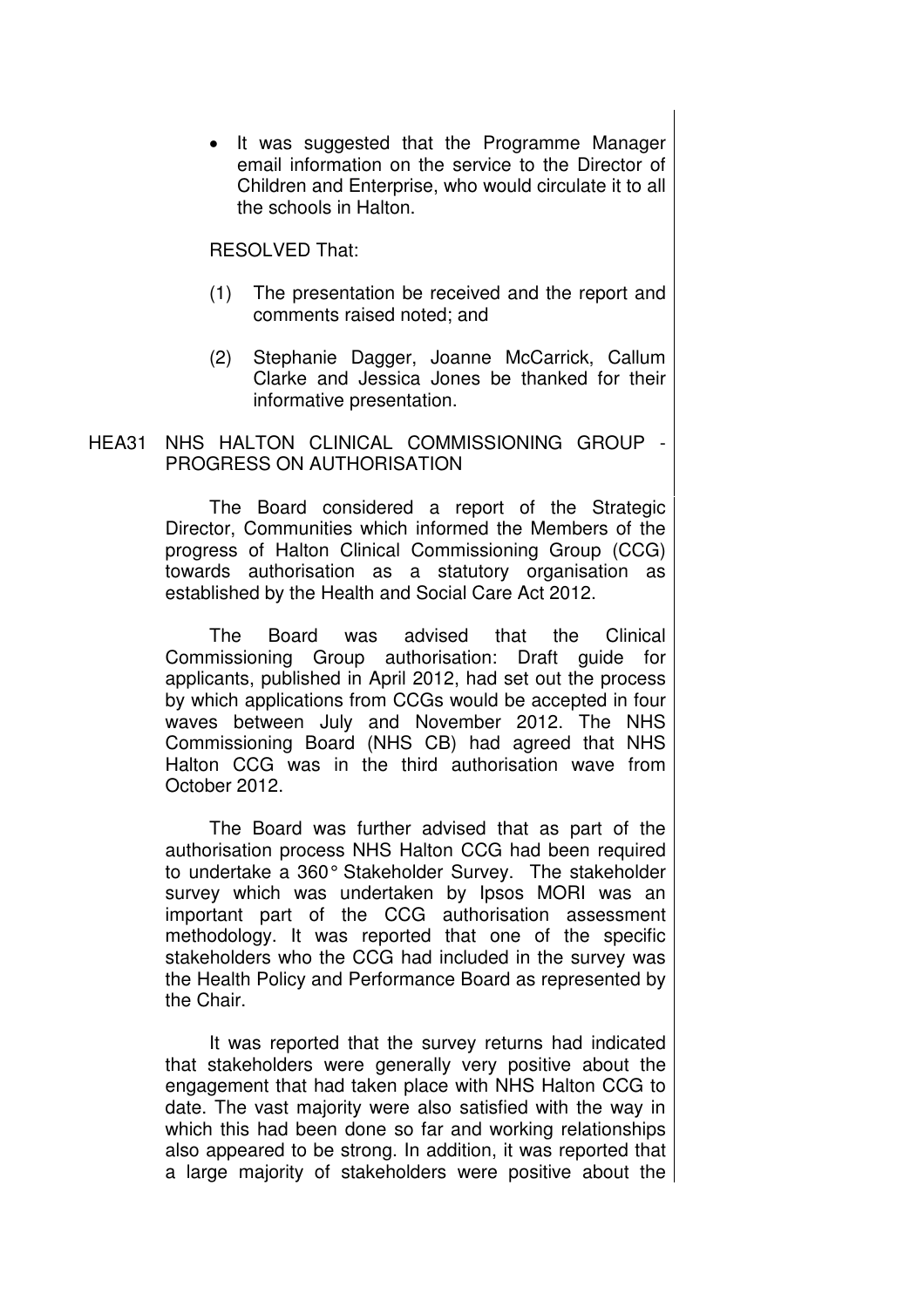leadership of NHS Halton CCG.

Furthermore, it was reported that the submission of evidence to the NHS CB, had included the outcomes of the 360° Stakeholder Survey, and this would be followed by a desk top review which would be undertaken in advance of a site visit by an assessment team. The assessment team would be visiting NHS Halton CCG on 20<sup>th</sup> November 2012.

It was also reported that NHS Halton CCG was in the process of appointing an in-house management and commissioning support team. The Chief Officer Designate had been appointed on 13<sup>th</sup> August 2012 and the Chief Finance Officer shortly after. The remaining roles would be recruited by mid-November 2012. Arrangements were also being made with Merseyside Commissioning Support Unit (MCSU) for additional support to enable the CCG to deliver statutory and other duties. Existing arrangements for integrated working and co-production with Halton Borough Council would also be built upon.

In conclusion, it was reported that NHS Halton CCG had recruited four Lay Members, one of whom would be Deputy Chair. These Lay Members had started with NHS Halton CCG on 1 October 2012. NHS Halton CCG would still need to recruit a registered nurse and a secondary care doctor to the Governing Body.

Clarity was sought on whether the lay members lived or worked in Halton. In addition, concern was raised that if they did not live in the area, they would be making decisions on funding on an area that they did not live in or would be familiar with. In response, it was reported that one member did not live in the Halton area. However, the Board were assured that the recruitment process had been rigorous, fair and transparent and the member concerned would have a positive impact.

RESOLVED: That the content of the report and the progress being made towards the authorisation of Halton CCG be noted.

HEA32 ST. HELENS & KNOWSLEY TEACHING HOSPITALS NHS TRUST QUALITY ACCOUNT 2011/12

> The Board considered a report of the Strategic Director, Communities which presented the Members with a summary of the St Helens and Knowsley Teaching Hospitals NHS Trust Quality Account 2011/12.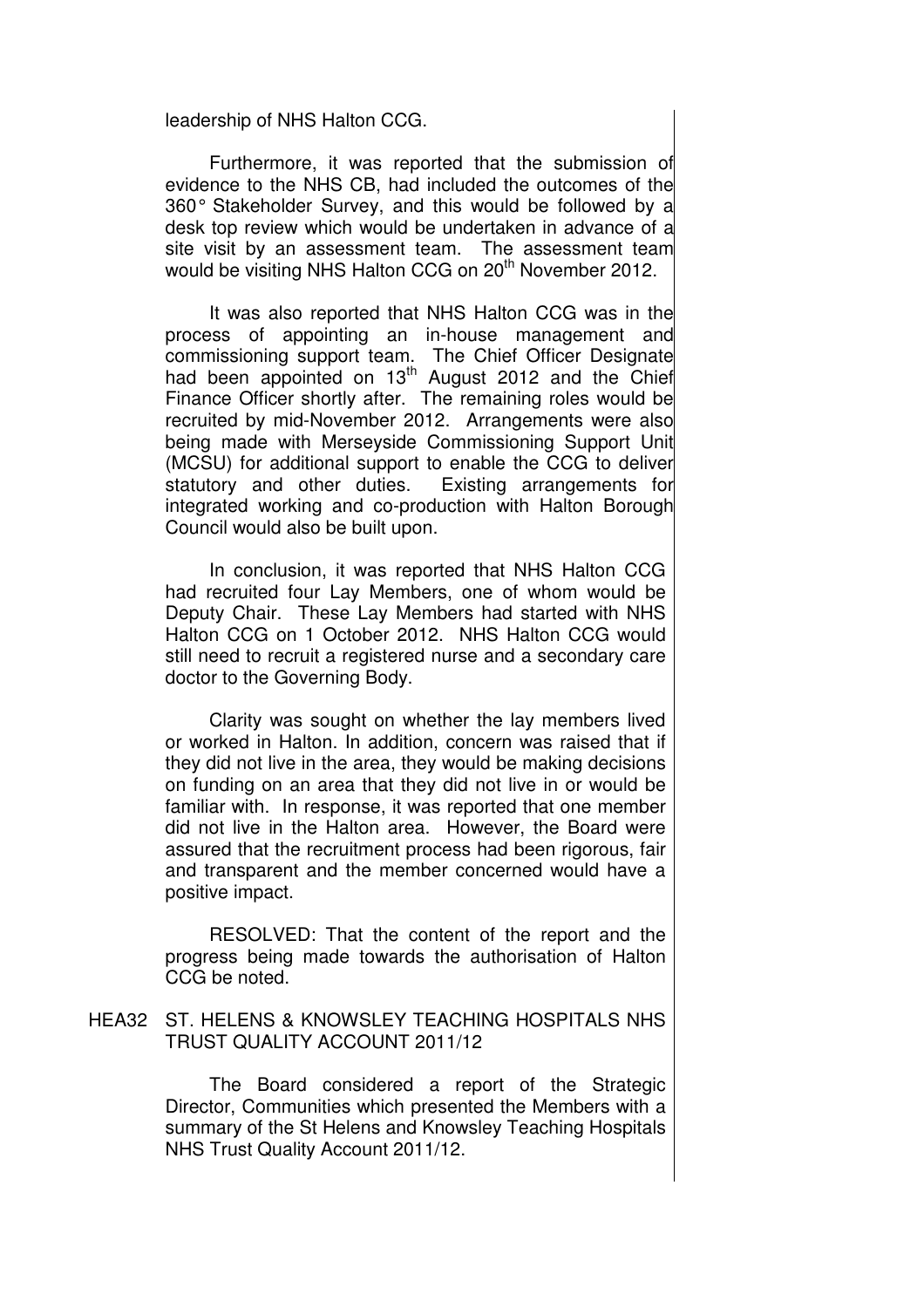The Board was advised that The Quality Account provided detailed information regarding the achievements St Helens and Knowsley Teaching Hospitals NHS Trust Account had made over the last year and what comparisons could be drawn from the previous years' performance.

The Board was advised that last year, the Trust had set quality improvement targets of reducing falls, hospital acquired pressure sores and health care associated infections as part of patient safety programme. The Trust had managed to achieve these improvements and in the case of falls and pressure ulcers, the target had been exceeded.

It was reported that in addition to the quality improvement targets, the Trust also monitored it's performance against 12 national quality targets. The Trust had achieved 11/12 national quality targets, the exception being: the percentage of patients who had suffered a stroke and spent 90% of their time on a dedicated stroke unit. The target was 80% and the Trust had achieved 78.3%.

Furthermore, it was reported that the Trust had also scored well in both local and national patient experience surveys. The number of formal complaints had reduced for the sixth consecutive year, with 401 complaints received in 2011/12.

In conclusion, it was reported that an 'Excellent' rating had also been achieved by the Trust in the Patient Environment Action Team assessments. This rating was across both St Helens and Whiston Hospitals and for all categories including cleanliness, hygiene, infection control, the environment, accessibility, food and privacy and dignity.

Copies of the Quality Account Document and a summary was circulated at the meeting.

- The Board welcomed the report and noted that pressure ulcers could be serious. The actions being taken to reduce the number of patients with pressure ulcers in the hospital was also noted;
- It was noted that complaints could result in a better service and that all complaints needed to be dealt with appropriately. It was also noted that as well as the complaints process, feedback was received from numerous different areas and the lessons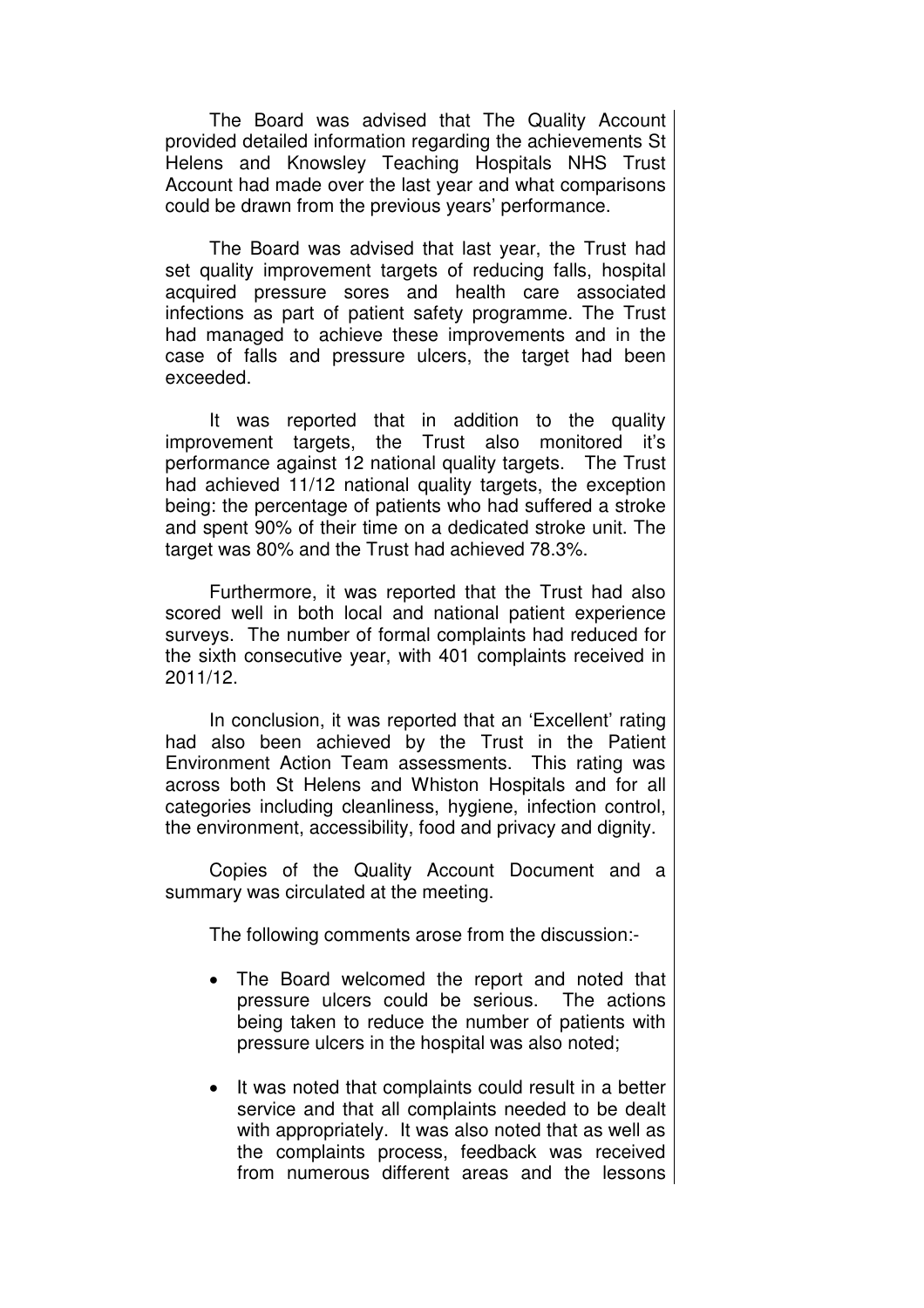learned would be fed back through the service;

- The Board welcomed the introduction of Health Passports which were individual documents compiled by the patient, their relatives and carers and could be used to provide written communication about a patient's needs, preferences, likes and dislikes and which could greatly assist in the care that the Trust provided;
- The Never Events Policy was noted and it was also noted that checklists were used widely to ensure patient safety;
- How complaints were monitored was noted. The Board also noted that complaints regarding the attitude of staff and the lack of communication had reduced as a result of training and that the PAL service was being used more frequently; and
- Clarity was sought on the increase in the number of people attending A&E and what percentage was due to alcohol abuse. In response, it was reported that the top reasons for ill health was alcohol abuse, obesity and smoking. It was also reported that this information would be reported back to the January meeting as part of the Urgent Care Plan Strategy.

RESOLVED: That the report and comments raised be noted.

HEA33 ADULT SOCIAL CARE CUSTOMER CARE REPORT: 1ST APRIL 2011 - 31ST MARCH 2012

> The Board considered a report of the Strategic Director, Communities which provided an analysis of complaints, compliments and other enquiries processed under the Local Authority Social Services and National Health Service Complaints (England) Regulations 2009 and to meet the statutory requirement to publish an Annual Report.

> The Board was advised that from April 2009 a common approach to handling complaints in the NHS and Adult Social Care had been introduced and aimed at encouraging complaints handling that was tailored for each individual and handled more flexibly. It was reported that it allowed a more efficient and effective way of responding to, and learning from, complaints whilst encouraging the best outcome for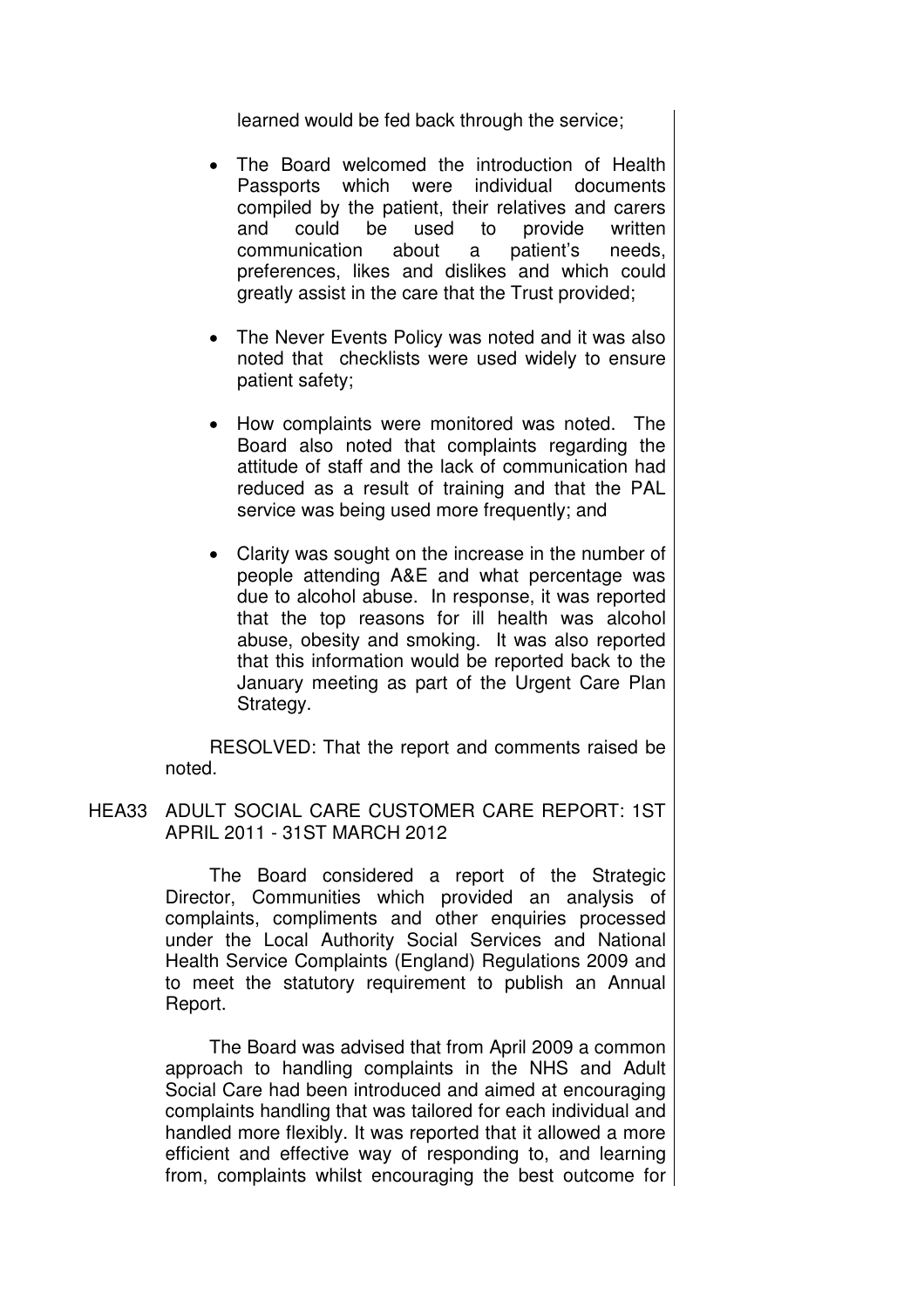both the individual and the organisation.

It was reported that complaints had been analysed and the majority processed in the normal way (Stage 1) and those of a more complex nature (Stage 2). There had been 73, statutory complaints closed at Stage 1, in the year, showing an increase of 19 (35%) from the previous year. Of those 73 there were 4 that had progressed to Stage 2.

The Board noted the outcome of closed Stage 1 Statutory Complaints and the Category of the 73 closed Stage 1 Statutory Complaints that were upheld in full or part.

In respect of Stage 2 complaints there had been five complaints. None had been undertaken by an External Independent Investigator and all had been conducted internally by Senior Managers. Of these, three complaints had been partially upheld and two had been completely upheld.

In addition, it was reported that the complaints system had been evaluated by asking people how satisfied they were with the way their complaint had been handled. The Board noted the summary of findings from the 27 service users.

In conclusion, it was reported that a new and developing report for the Communities Directorate focused on compliments and provided a more in depth analysis. Compliments provided a balance and illustrated that the services we provided made a real difference to the lives of vulnerable people and their families. Compliments had been received across a broad range of service areas and the Board noted the examples of compliments that had been received.

- It was suggested that some people did not like to make a formal complaint and preferred to mention their concerns to a member of staff. Clarity was sought on whether this would be dealt with in the same way as a formal complaint. In response, it was reported that a risk assessment would be undertaken and an appropriate response/action taken;
- It was noted that the significant costs and the increase in publicity related to residential care was having an impact on the number of complaints as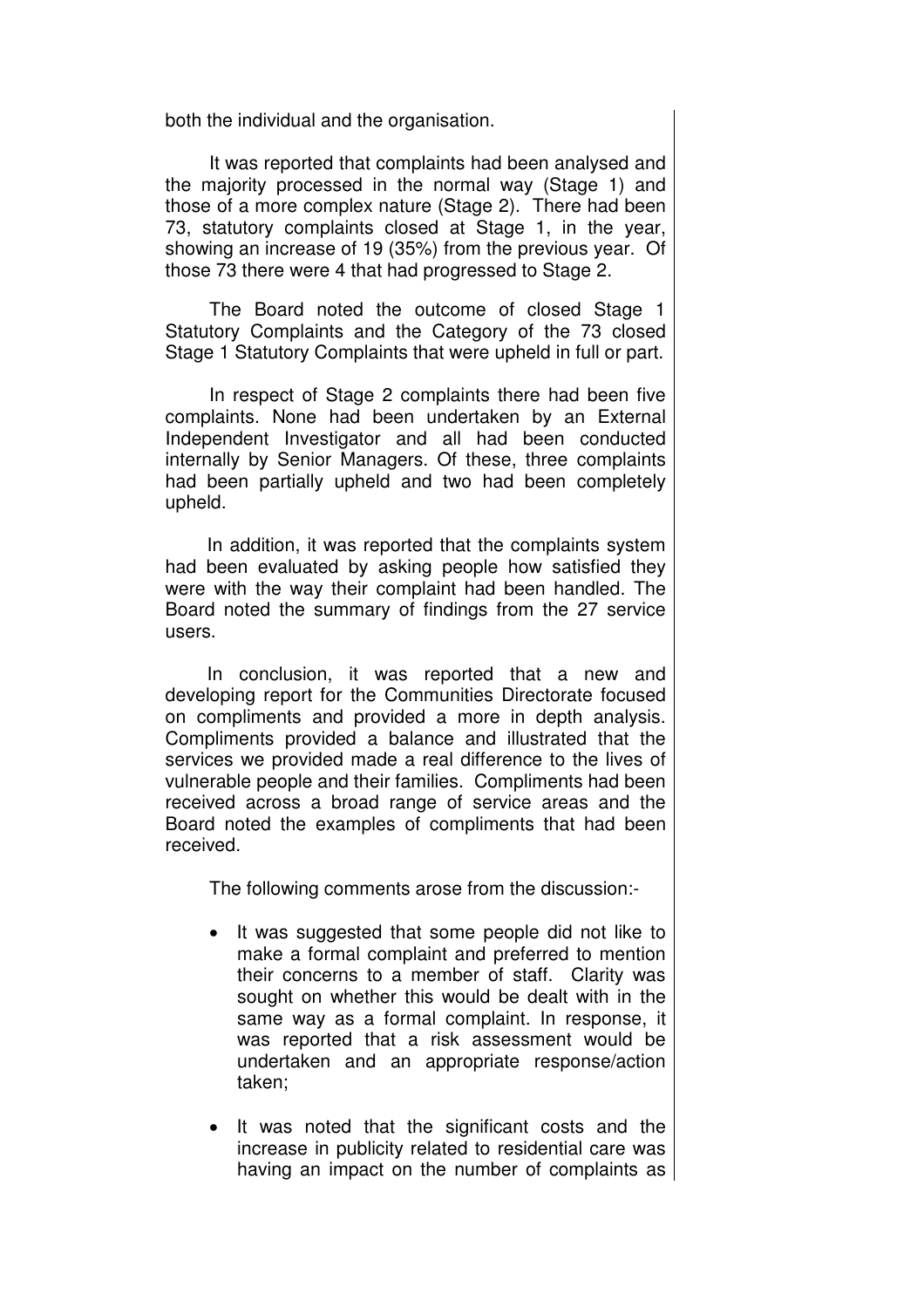expectations were higher;

- Clarity was sought on whether there was a timescale on complaints i.e. when a patient has died and the family were grieving. In response, it was reported that there was guidance relating to timescales i.e. a year. However, Halton looked sympathetically towards such complaints and dealt with them appropriately; and
- Regarding paragraph 3.1.16 of the report Complaints with dignity and safeguarding elements, clarity was sought on the outcome of these complaints. In response, it was reported that this information would be circulated to all Members of the Board.

RESOLVED: That the report and comments raised be noted.

HEA34 ADULT SAFEGUARDING: INTEGRATED SAFEGUARDING UNIT - PROGRESS & HALTON'S SAFEGUARDING ADULTS BOARD ANNUAL REPORT 2011/12

> The Board considered a report of the Strategic Director, Communities which presented Halton's Safeguarding Adults Board (HSAB) Annual Report 2011/12 and gave an update on the progress of the establishment of Halton's Integrated Safeguarding Unit.

> The Board was advised that the Annual report contained the following; the Forward; The Vision; The National Context; the Structure and Reporting Arrangements; the Outcomes; the Board priorities; the Safeguarding Data available and The Key Developments and Local Activity.

> The Board was also advised of the six sections in the report regarding:-

- Learning & Development;
- Publicity and Communications;
- Quality and Performance;
- Policies and Procedures;
- Practitioners Network; and
- Safer Workforce.

Furthermore, it was reported that professional guidance was being developed to further progress confidence on what should be referred through the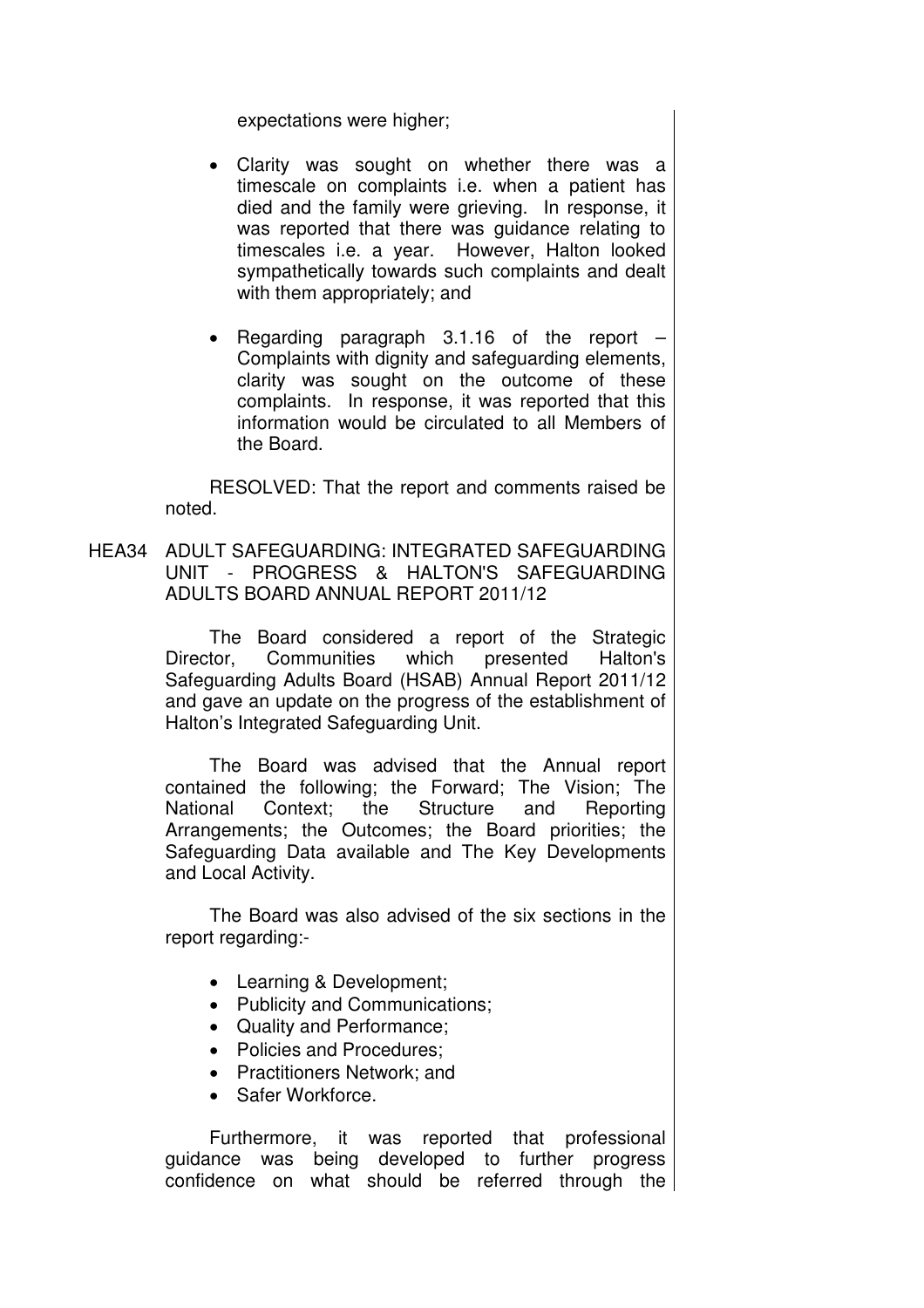Safeguarding Unit. The guidance/chart was set out on page 118 of the report and represented four levels of safeguarding. It was emphasised that the model was only in the early stages of development.

The Board noted the various activities that had taken place and were set out in paragraphs 3.4 to 3.10 of the report.

The following comments arose from the discussion:-

- Clarity was sought on the situations and approaches that would be used under the four different levels. It was suggested that the model was too flexible and it would be more beneficial to establish a definite benchmark in each level. It was also suggested that the model could be produced in a word wheel format. In response, it was reported that the comments would be considered and further work undertaken on the guidance which would be presented to the Board in January 2013;
- It was noted that the case study outlined in the report had been successfully prosecuted;
- Members emphasised the importance of accurate electronic reporting rather than paper based systems, where there could be difficulties with interpreting handwriting. It was noted that Baseline Assessment form set out on page 137 of the report would be completed on paper initially and then inputted electronically. It was also noted that checks were undertaken to ensure the electronic version was the same as the paper version;
- The numerous reasons for the Public Prosecution Unit investigations resulting in only a low number of prosecutions was noted; and
- It was noted that the Authority worked very closely with the Care Quality Commission regarding residential placements. It was also noted that the in house team were robust in respect of monitoring residential homes in Halton and taking action whenever necessary.

RESOLVED: That the report, associated appendices and comments raised be noted.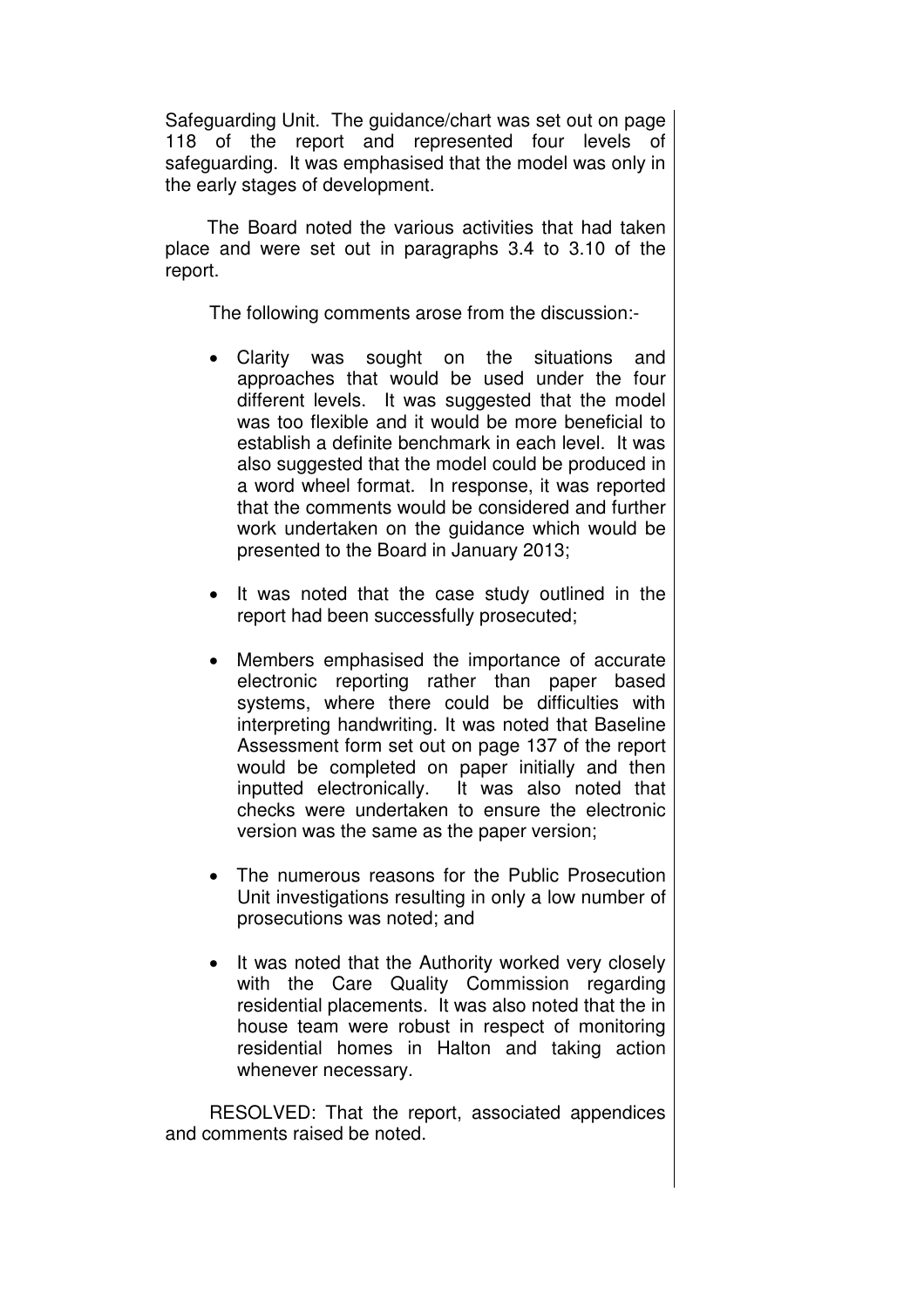### HEA35 HEALTH & WELLBEING STRATEGY

 The Board considered a report of the Strategic Director, Communities which presented Halton's Health and Wellbeing Strategy.

The Board was advised that work had commenced on the development of a Health and Wellbeing Strategy for Halton. This process had involved gathering and analysing information and intelligence from a variety of sources including the Joint Strategic Needs Assessment, Area Health Profiles and consultation exercises with partners, Elected Members, the public, school children, including special schools and representatives from the Council and PCT workforce. The emerging priorities from the Clinical Commissioning Group Commissioning Plan had also been considered;

It was reported that the analysis had produced a comprehensive list of health and wellbeing needs for Halton. The Board had agreed an initial set of five priorities which would be reviewed after a 12 month period and either continued or changed depending on the progress. The five key priorities were as follows:-

- Prevention and early detection of cancer;
- Improved child development:
- Reduction in the number of falls in adults:
- Reduction in the harm from alcohol; and
- Prevention and early detection of mental health conditions.

In addition, it was reported that following agreement of the priorities a draft Health and Wellbeing Strategy had been developed and this had been approved by the Health and Wellbeing Board at its meeting on  $12<sup>th</sup>$  September was attached as Appendix 1 to the report.

The following comments arose from the discussion:-

• Clarity was sought on the challenges set out on Page 159 of the report and why this was worse than in some neighbouring authorities when their social and economic factors were similar to Halton. In response, it was reported that regarding alcohol abuse, the neighbouring authorities were similar i.e. Halton were the  $10<sup>th</sup>$  worst, Knowsley the  $2<sup>nd</sup>$  worst  $\frac{1}{2}$  and Liverpool  $3^{rd}$  worst. Regarding cancer problems, it was reported that there was a high legacy of smoking in the Halton. The number of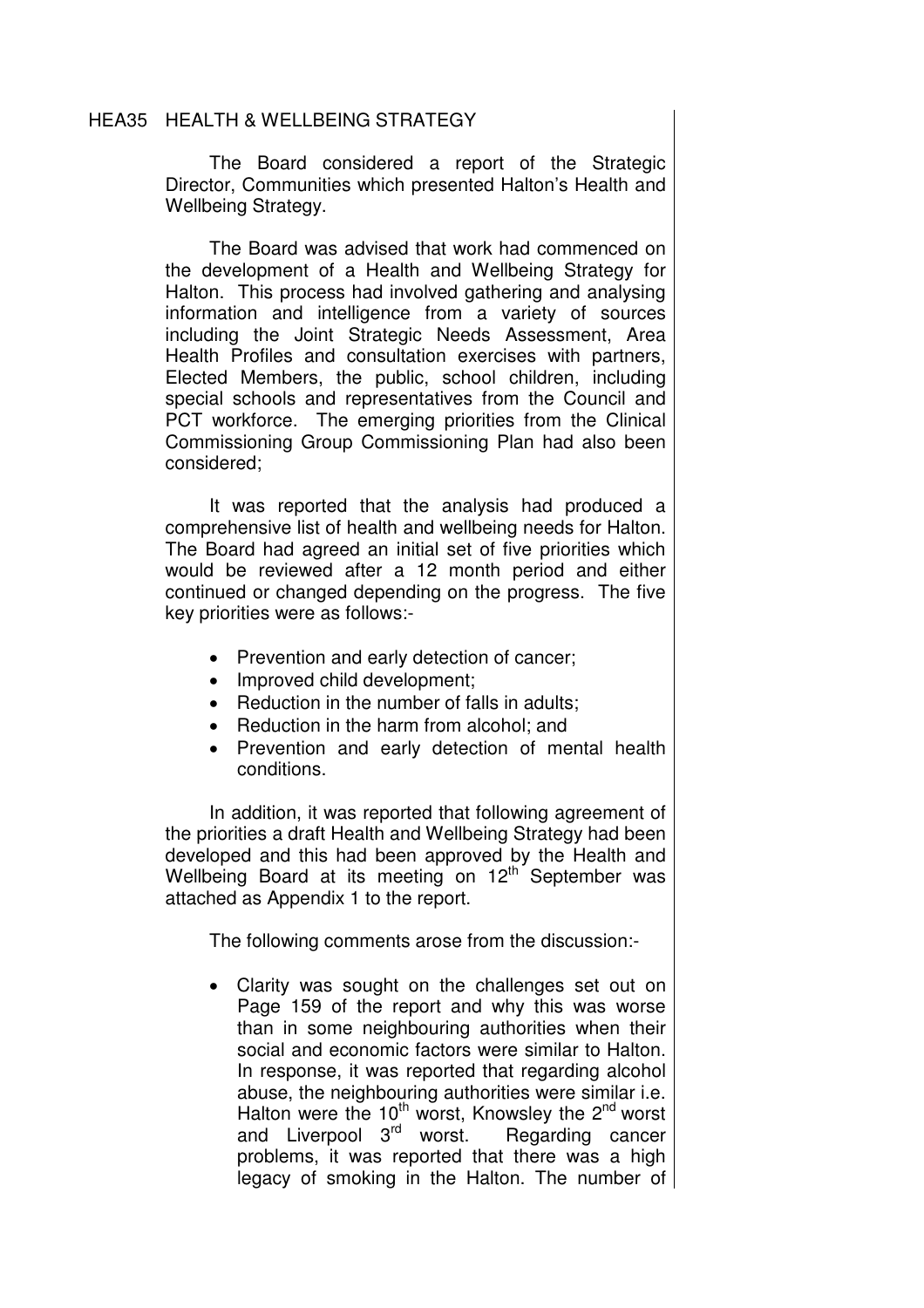people who smoked had reduced but lung cancer had a long lead in time, so the statistics remained high. In respect of other priorities, it was reported that further work had commenced i.e. falls, there had been a 10% reduction in Halton and it was hoped this would continue;

- It was suggested that information sharing should be listed as a priority. In response, it was reported that it could not be added to the list as it was not a health priority. However, it was part of the strategy and the way forward;
- It was suggested that the problems relating to lung cancer was as a result of the chemical industry over the years in Halton and this should be added to next years list of priorities; and
- It was noted that action was being taken to support families in recognising mental health conditions and taking action on them as soon as possible.

RESOLVED: That the report, the Strategy and comments raised be noted.

## HEA36 LEARNING DISABILITY PARTNERSHIP BOARD ANNUAL SELF-ASSESSMENT REPORT 2011/12

 The Board considered a report of the Strategic Director, Communities which presented the Halton Learning Disabilities Partnership Board Annual Self Assessment Report 2011-12 and outlined the process involved prior to its submission to the Learning Disabilities Observatory.

The Board was advised that the Learning Disabilities Partnership Board Annual Self-Assessment Report had been introduced in 2009/10. It was reported that the Improving Health and Lives: Learning Disabilities Observatory was collating the 2011/12 assessments on behalf of the Department of Health and would publish the response on its website.

It was also reported that the national and regional infrastructure to ensure progress in delivering Valuing People had ended in 2011, and local authorities were continuing to support the work of the North West Training and Development Team to promote the rights of people with learning disabilities and share good practice across the region.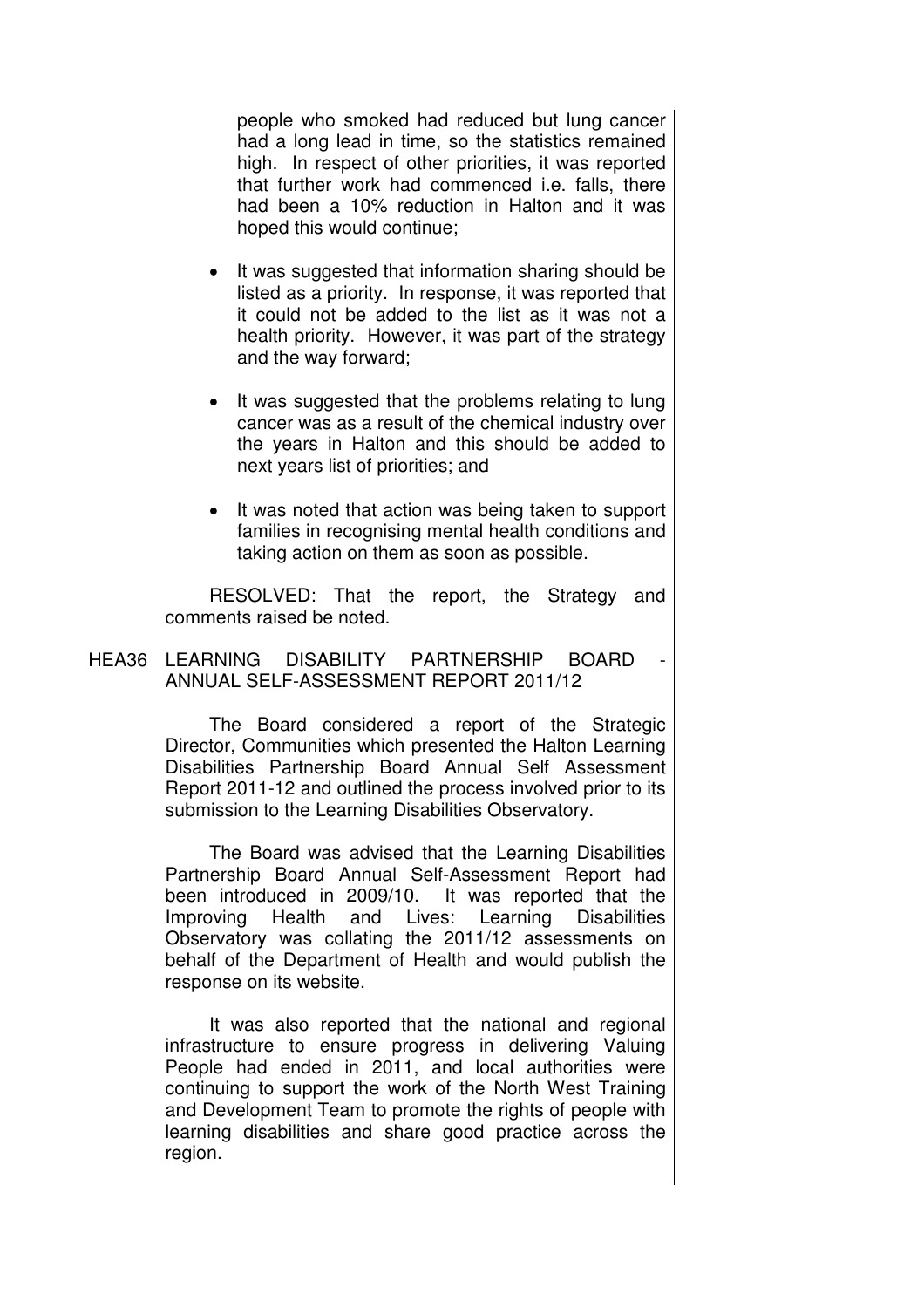The Board was further advised that the self assessment had been completed by relevant officers of the Council, senior managers of NHS Halton & St Helens, members of the Partnership Board, including senior officers, Elected Members, people with learning disabilities and family carers prior to its formal sign off by the Co-Chairs, and representatives for family carers and adults with learning disabilities.

In conclusion, it was reported that the self assessment had been submitted to the Learning Disabilities Observatory by the  $7<sup>th</sup>$  September deadline and a copy was attached as Appendix 1 to the report.

- It was noted that the Country Gardens Project was excellent and it was suggested that Members of the Board be invited to visit other projects i.e. The Brewery. In response, it was reported that Members who wished to visit other projects should pass their details to the Chairman who would liaise with officers who would make the necessary arrangements;
- Page 190 Action 1 and  $2 it$  was suggested that we needed to do things differently to help us to communicate better with people with learning disabilities which would help them to communicate better with us. It was also suggested that funding be made available to help us to communicate more effectively; and
- Page 192 Critical Health Needs clarity was sought on how this was recorded and monitored. In response, it was reported that Learning Disability Nurses were currently undertaking a quality audit so the information was unavailable at this time. There was more information on themes emerging from the health checks i.e. eye tests which were being monitored and also being linked in with independent providers to ensure any health action plans that were developed were actually working to improve an individuals health. Checks were also taken with the quality assurance team and with the individual. In addition, it was reported that role of GP services was to identify which practices were providing health checks and what the uptake had been, and how general and specific health checks were being taken up.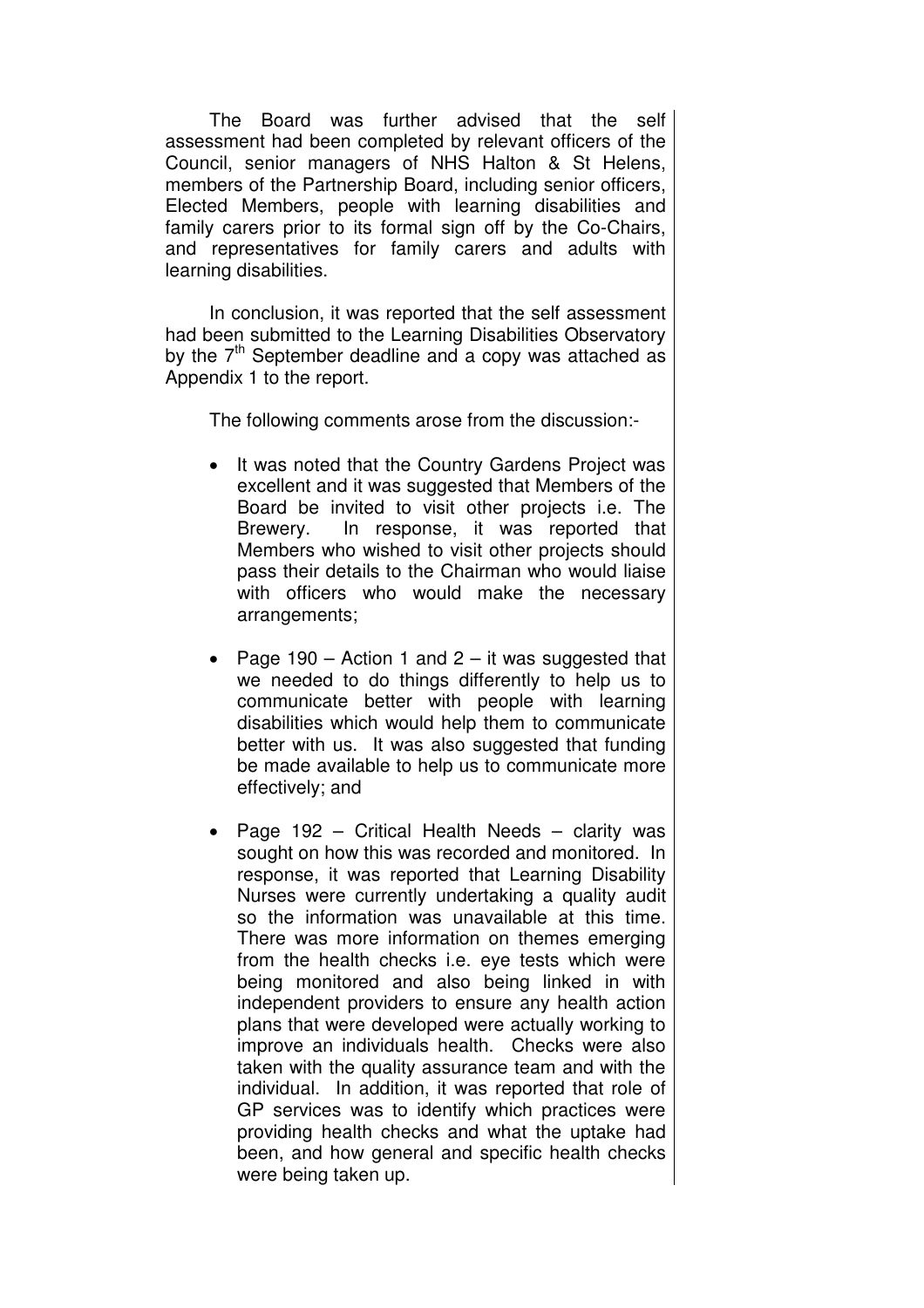RESOLVED: That the report and comments raised be noted.

#### HEA37 COMPLEX CARE: BUSINESS CASE 2013 – 2015

 The Board considered a report of the Strategic Director, Communities which presented details of the Business Case outlining the mechanisms of how pooling health, social care resources and the alignment of systems would improve the quality and efficiency of meeting the needs of people with complex needs.

It was reported that a pool budget arrangement with the Clinical Commissioning Group had previously been discussed with the Board. The current processes in place associated with the provision of services to Adults with complex needs were fragmented and continued to present challenges in achieving not only a whole system coordinated approach to the assessment and provision of services for people with complex needs, but also offering value for money especially in the current financial climate.

The Board was advised that the development of a Section 75 Partnership Agreement between the Local Authority and Halton's Clinical Commissioning Group (CCG) in respect of Complex Care would build upon Halton's already well-established history of joint/partnership working in association with a pooled budget and robust financial/performance management arrangements. An example of which was the current Intermediate Care Pooled Budget arrangements which had been in existence for five years.

The Board was further advised that the Business Case which was attached at Appendix 1 to the report, outlined the rationale and national/local context in which the proposal had been made and prepared in conjunction with colleagues from Halton's CCG and had been presented and agreed at the CCGs Governing Body on 20<sup>th</sup> September 2012 and Executive Board on  $4^{\text{th}}$  October 2012.

- The Board welcomed the report and the benefits that would arise from the pooled budget;
- It was noted that because of the size of the budget a Partnership Board had been established to monitor and report on the budget. The Chair of the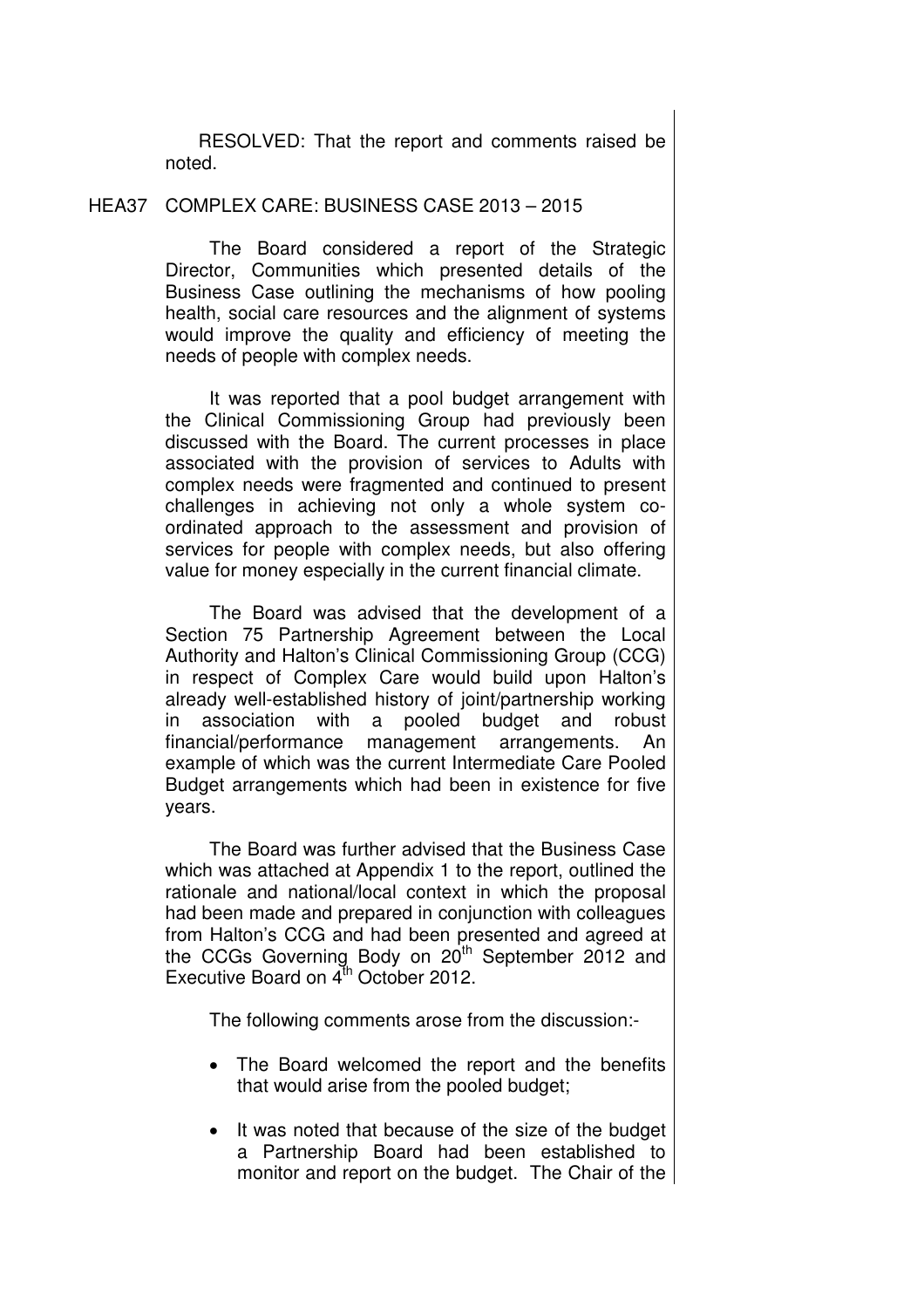Board was Councillor Wright and Councillor Wharton was also a Member of the Board and they would receive detailed performance reports; and

It was noted that this would improve and support practitioners to provide integrated care for people and improve outcomes for people coming out of hospital.

RESOLVED: That the report, associated business case and comments raised be noted.

#### HEA38 STANDING ORDER 51

 The Board was reminded that Standing Order 51 of the Council's constitution stated that meetings should not continue beyond 9 pm

RESOLVED: That Standing Order 51 be waived to allow the meeting to continue beyond 9 pm.

### HEA39 ENVIRONMENTAL HEALTH ANNUAL REPORT 2011-2012

 The Board considered a report of the Strategic Director, Communities which outlined the key issues and activities of the Environmental Health Service in 2011-2012.

 The Board was advised that the Environmental Health Service was responsible for two main areas i.e. Environmental Protection and Food & Health & Safety. The service provided a range of regulatory and advisory services to the Council, local businesses and members of the public. The work of the teams comprised both programmed planned activities and reactive work in response to service requests.

 In respect of Environmental Protection, the Board received information on; local air quality management; the inspection of industrial processes; planning consultations; service requests about pollution; other statutory nuisance, housing, animal welfare, stray dogs and pest control.

 In respect of Food and Health Safety, the Board received information on; food safety, gas and fire safety in takeaway food premises; health and safety enforcement; smoke free playgrounds; illegal cosmetic treatments; the enforcement of the Sunbed (Regulation) Act 2010; health and safety in residential care homes and retail violence.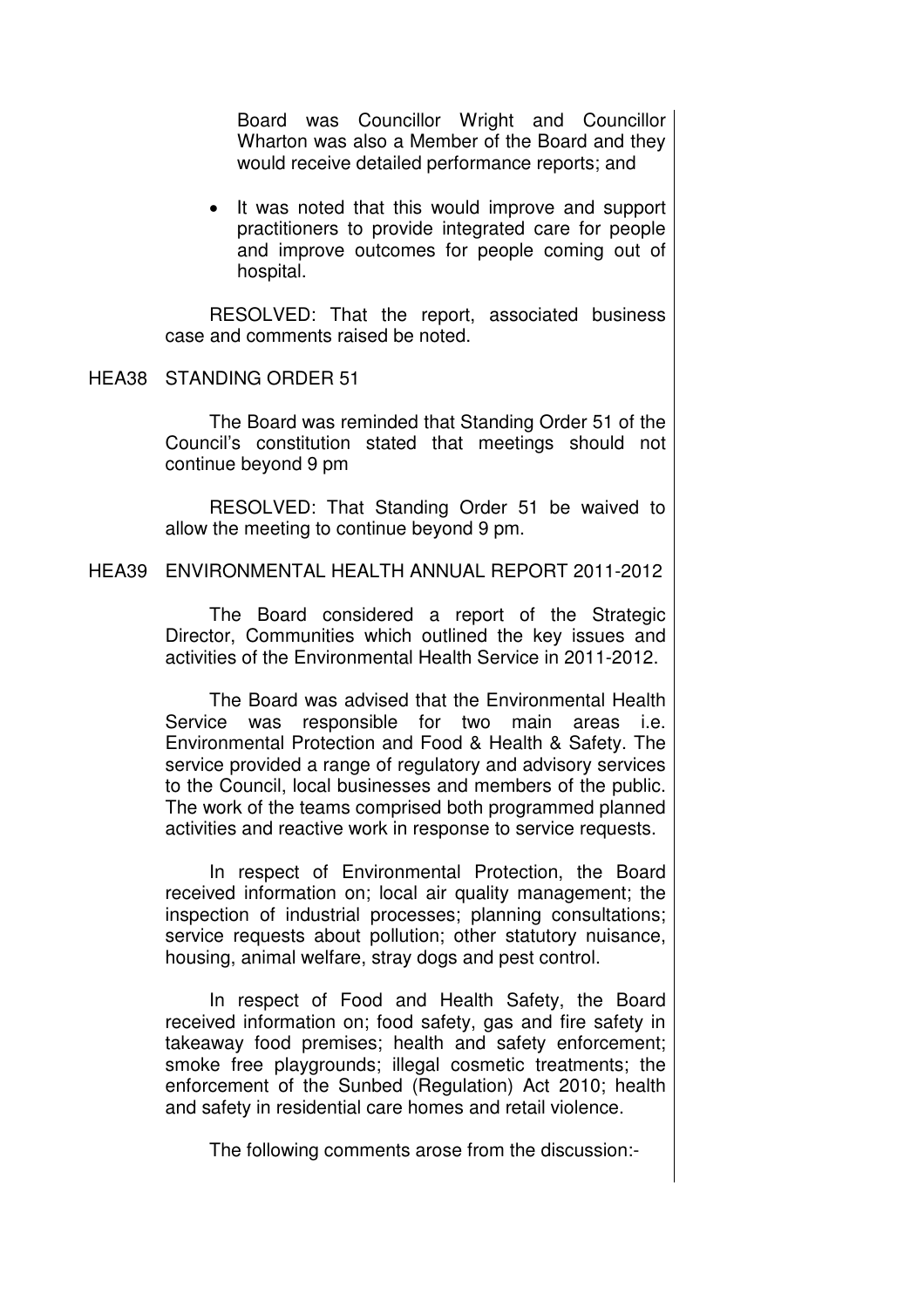- It was suggested that in respect of stray dogs, it should stipulate that all dogs were on a lead not just certain dogs. In response, it was reported that the Council did not have the power to change the legislation, it would have to be done nationally;
- It was noted that the odour from Granox had improved in recent years but they were still producing unpleasant odours. It was also noted that there had been a problem with odours from a bio oil company during the last twelve months, but this had been resolved; and
- Concern was raised that private landlords were giving tenants notice to quit because they had complained that the repairs were not being done. The landlords were stating that they were being evicted so they could undertake the repairs but this was being used as an excuse to remove them from the property because they had complained. It was suggested that the team could link in with Housing Solutions to address this matter before such tenants were evicted. In response, it was reported that Housing Solutions had moved into the office next to the Environmental Team and this would facilitate a better working relationship.

RESOLVED: That the report and comments raised be noted.

HEA40 SCHEDULE 12A OF THE LOCAL GOVERNMENT ACT 1972 AND THE LOCAL GOVERNMENT (ACCESS TO INFORMATION) ACT 1985

The Board considered:

- 1) Whether Members of the press and public should be excluded from the meeting of the Board during consideration of the following item of business in accordance with Section 100A (4) of the Local Government Act 1972 because it was likely that, in view of the nature of the business to be considered, exempt information would be disclosed, being information defined in Section 100 (1) and paragraph 3 of Schedule 12A of the Local Government Act 1972; and
- 2) Whether the disclosure of information was in the public interest, whether any relevant